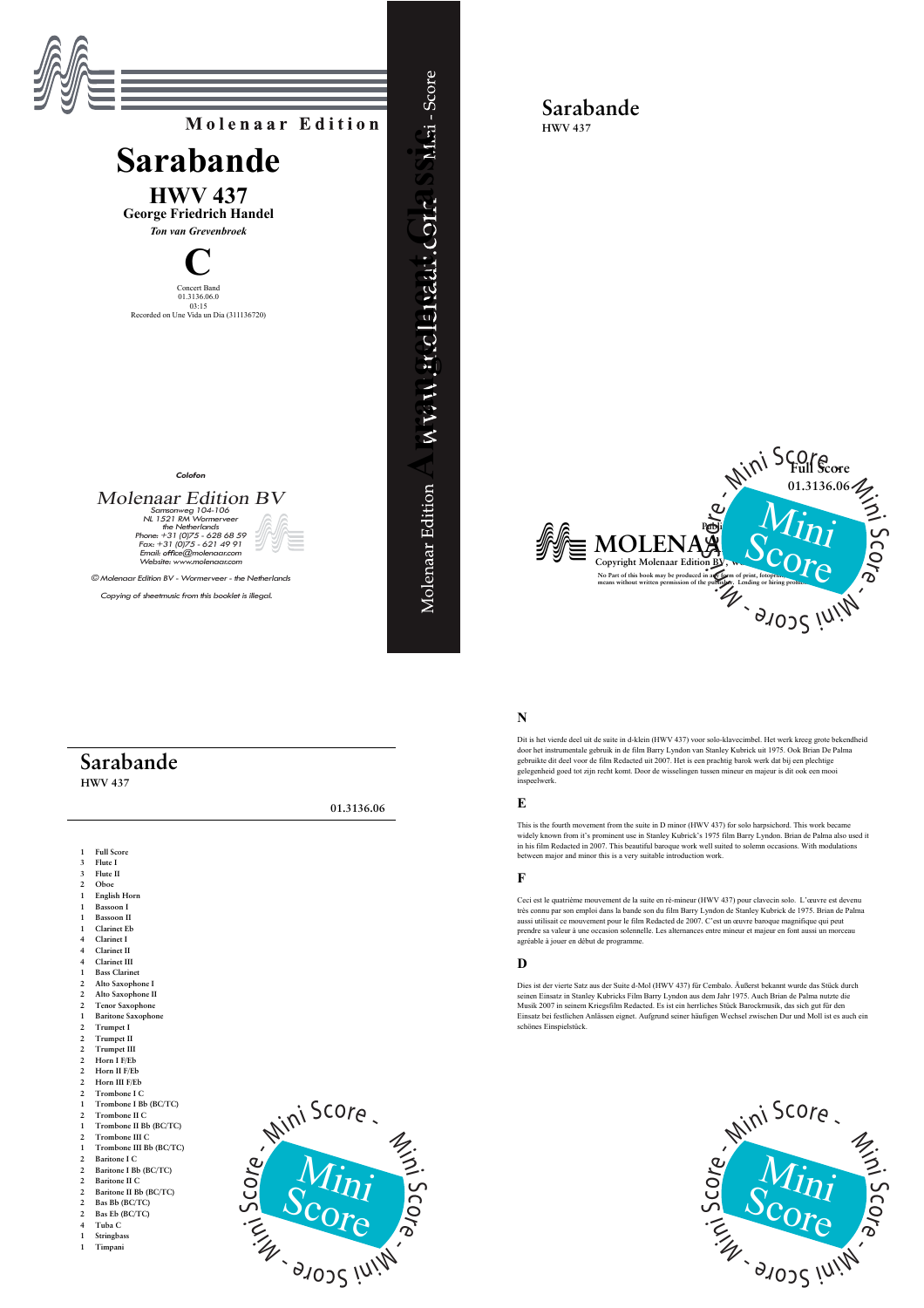



|                 | 9 |  |  |  |   |                          |             |  |            |
|-----------------|---|--|--|--|---|--------------------------|-------------|--|------------|
| $FL 1+2$        |   |  |  |  |   |                          |             |  |            |
| Ob.             |   |  |  |  |   |                          |             |  |            |
|                 |   |  |  |  |   |                          |             |  |            |
| E. Hn.          |   |  |  |  |   |                          |             |  |            |
| Bsn. 1+2        |   |  |  |  |   |                          |             |  |            |
| $\mathbb B$ Cl. |   |  |  |  |   |                          |             |  |            |
| CL1             |   |  |  |  |   |                          |             |  |            |
|                 |   |  |  |  |   |                          |             |  |            |
| CL2             |   |  |  |  |   |                          |             |  |            |
| CL3             |   |  |  |  |   |                          |             |  |            |
| <b>B.</b> Cl.   |   |  |  |  |   |                          |             |  |            |
| A. Sx. $1+2$    |   |  |  |  |   |                          |             |  |            |
|                 | ఱ |  |  |  |   |                          |             |  |            |
| T. Sx.          |   |  |  |  |   |                          |             |  |            |
| B. Sx.          | 珻 |  |  |  |   |                          |             |  |            |
| $Hn. 1+3$       | 凾 |  |  |  |   |                          |             |  |            |
| Hn.2            |   |  |  |  |   |                          |             |  |            |
|                 | ¢ |  |  |  |   |                          |             |  |            |
| Trp. $1+2$      | é |  |  |  |   |                          |             |  |            |
| Trp. 3          | 楍 |  |  |  |   |                          |             |  |            |
| Trb. $1+2$      |   |  |  |  |   |                          |             |  |            |
| Trb.            |   |  |  |  |   |                          |             |  |            |
|                 |   |  |  |  |   |                          |             |  |            |
| Bar. $1+2$      |   |  |  |  |   |                          |             |  |            |
| Bss.            |   |  |  |  |   |                          |             |  |            |
| Cb              | E |  |  |  |   |                          |             |  |            |
|                 |   |  |  |  |   |                          | <b>MINE</b> |  |            |
|                 |   |  |  |  |   | $\overline{\phantom{0}}$ |             |  |            |
|                 |   |  |  |  | 2 |                          | 403510      |  | 01.3136.06 |

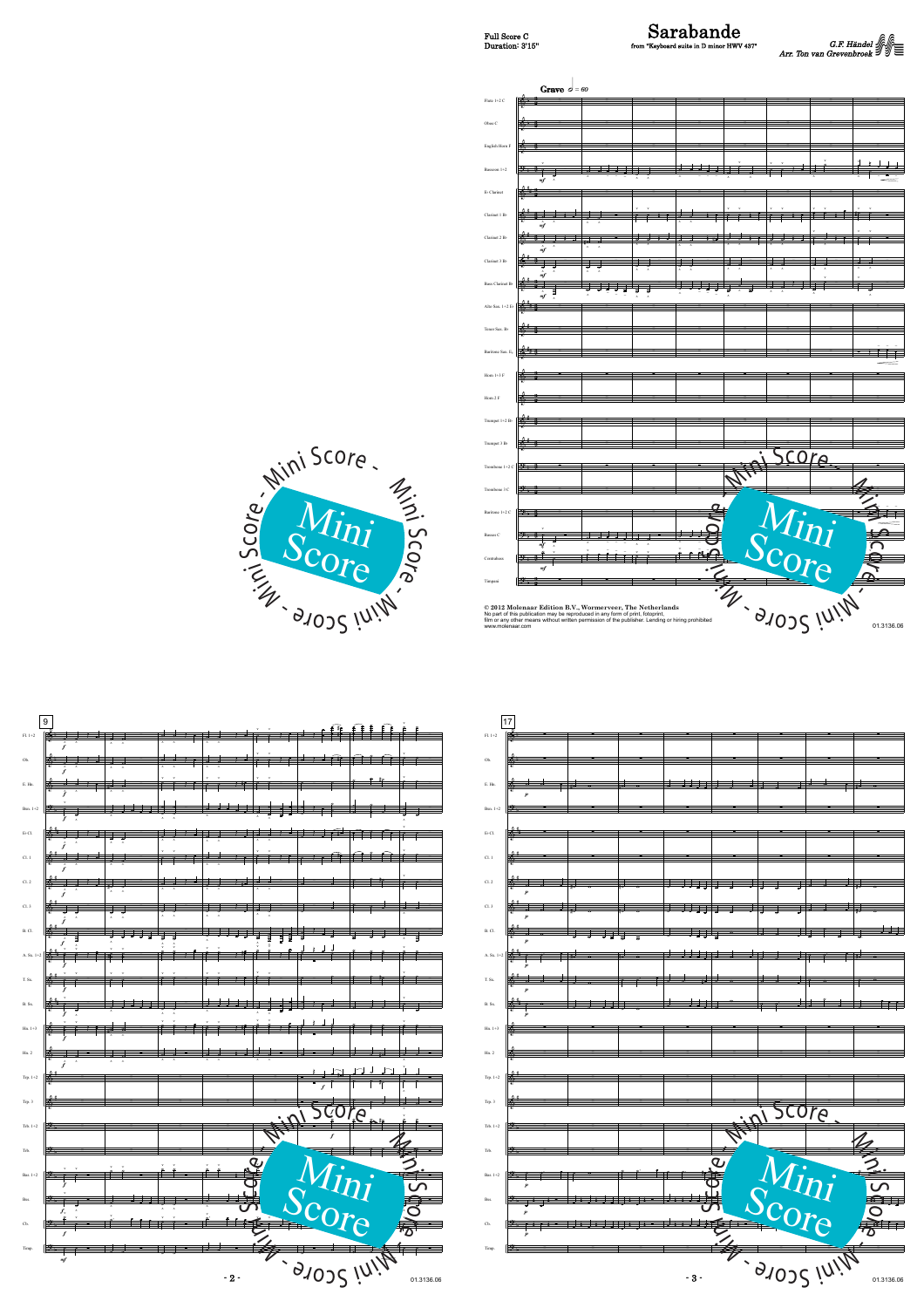|                 | 25    |          |    |                      |                       |            |
|-----------------|-------|----------|----|----------------------|-----------------------|------------|
| $FL 1+2$        |       |          |    |                      |                       |            |
| Ob.             |       |          |    |                      |                       |            |
| E. Hn.          |       |          |    |                      |                       |            |
| Bsn. 1+2        |       |          |    |                      |                       |            |
| $\mathbb B$ Cl. |       |          |    |                      |                       |            |
| CL1             | JJJJ. | <b>.</b> |    | اللتم                |                       |            |
| CL2             |       | ∓        | ┳  | ₹                    |                       |            |
| CL3             |       |          |    |                      |                       |            |
| <b>B.</b> Cl.   |       |          |    |                      |                       |            |
| A. Sx. 1+2      |       |          |    |                      |                       |            |
| T. Sx.          |       |          |    |                      |                       |            |
| B. Sx           |       |          |    |                      |                       |            |
| $Hn. 1+3$       |       |          |    |                      |                       |            |
| Hn.2            |       |          |    |                      |                       |            |
| Trp. $1+2$      |       |          |    |                      |                       |            |
| Trp. 3          |       |          |    |                      | چcor                  |            |
| Trb. $1+2$      | ≖     |          |    |                      |                       |            |
| Trb.            |       |          | Q  |                      |                       |            |
| Bar. $1+2$      |       |          |    |                      | Mini                  |            |
| <b>Bss</b>      |       |          |    |                      |                       |            |
| Cb.             |       |          |    |                      |                       |            |
| Tim             |       |          |    | $\ddot{\phantom{1}}$ |                       |            |
|                 |       |          | 4. |                      | $\frac{1}{2}1036$ $i$ | 01.3136.06 |



|               | 41                          |               |          |    |               |   |            |
|---------------|-----------------------------|---------------|----------|----|---------------|---|------------|
| $FL 1+2$      |                             |               |          |    |               |   |            |
|               |                             |               |          |    |               |   |            |
| Ob.           |                             |               |          |    |               |   |            |
|               |                             |               |          |    |               |   |            |
| E. Hn.        |                             |               |          |    | ₩             |   |            |
|               |                             |               |          |    |               |   |            |
| Bsn. $1+2$    |                             |               |          |    |               |   |            |
|               |                             |               |          |    |               |   |            |
|               |                             |               |          |    |               |   |            |
| E CI          |                             |               |          |    |               |   |            |
|               |                             |               |          |    | άÌ            |   |            |
| CL1           |                             |               |          | ۴ť |               |   |            |
|               |                             |               |          |    | .<br>of       |   |            |
| CL2           |                             |               |          |    |               |   |            |
|               |                             |               |          |    | mf            |   |            |
| CL3           |                             |               |          |    | IJ            |   |            |
|               |                             |               |          |    |               |   |            |
| <b>B.</b> Cl. |                             |               |          |    |               |   |            |
|               | 現其                          |               |          |    |               |   |            |
|               |                             |               |          |    |               |   |            |
| A. Sx         |                             |               |          |    |               |   |            |
|               |                             |               |          |    |               |   |            |
| T. Sx.        |                             |               |          |    |               |   |            |
|               |                             |               |          |    |               |   |            |
| B. Sx.        |                             |               |          |    |               |   |            |
|               |                             |               |          |    |               |   |            |
| $Hn. 1+3$     |                             |               |          |    |               |   |            |
|               |                             |               |          |    |               |   |            |
| Hn.2          |                             |               |          |    |               |   |            |
|               |                             |               |          |    |               |   |            |
| Trp. $1+2$    | 嗑                           |               |          |    |               |   |            |
|               |                             |               |          |    |               |   |            |
| Trp. 3        | 凾                           |               |          |    |               |   |            |
|               |                             |               |          |    |               |   |            |
|               | 去                           |               |          |    | ipi Score     |   |            |
| $Thb. 1+2$    |                             |               |          |    |               |   |            |
|               |                             |               |          |    |               |   |            |
| Trb           |                             |               |          |    |               |   |            |
|               |                             |               | <u>୧</u> |    |               |   |            |
| Bar. $1+2$    |                             |               |          |    |               |   |            |
|               |                             |               |          |    |               |   |            |
|               | E,<br>गतग                   |               | ┹        |    |               |   |            |
|               |                             |               |          |    | Mini<br>Pcore |   |            |
| Cb            | $\mathbb{P}$ p $\mathbb{P}$ | تنبيب بالبنين |          |    |               |   |            |
|               |                             |               |          |    |               |   |            |
| Tim           |                             |               |          |    |               |   |            |
|               |                             |               |          |    |               |   |            |
|               |                             |               |          |    | 91005         | W |            |
|               |                             |               | 6        |    |               |   | 01.3136.06 |